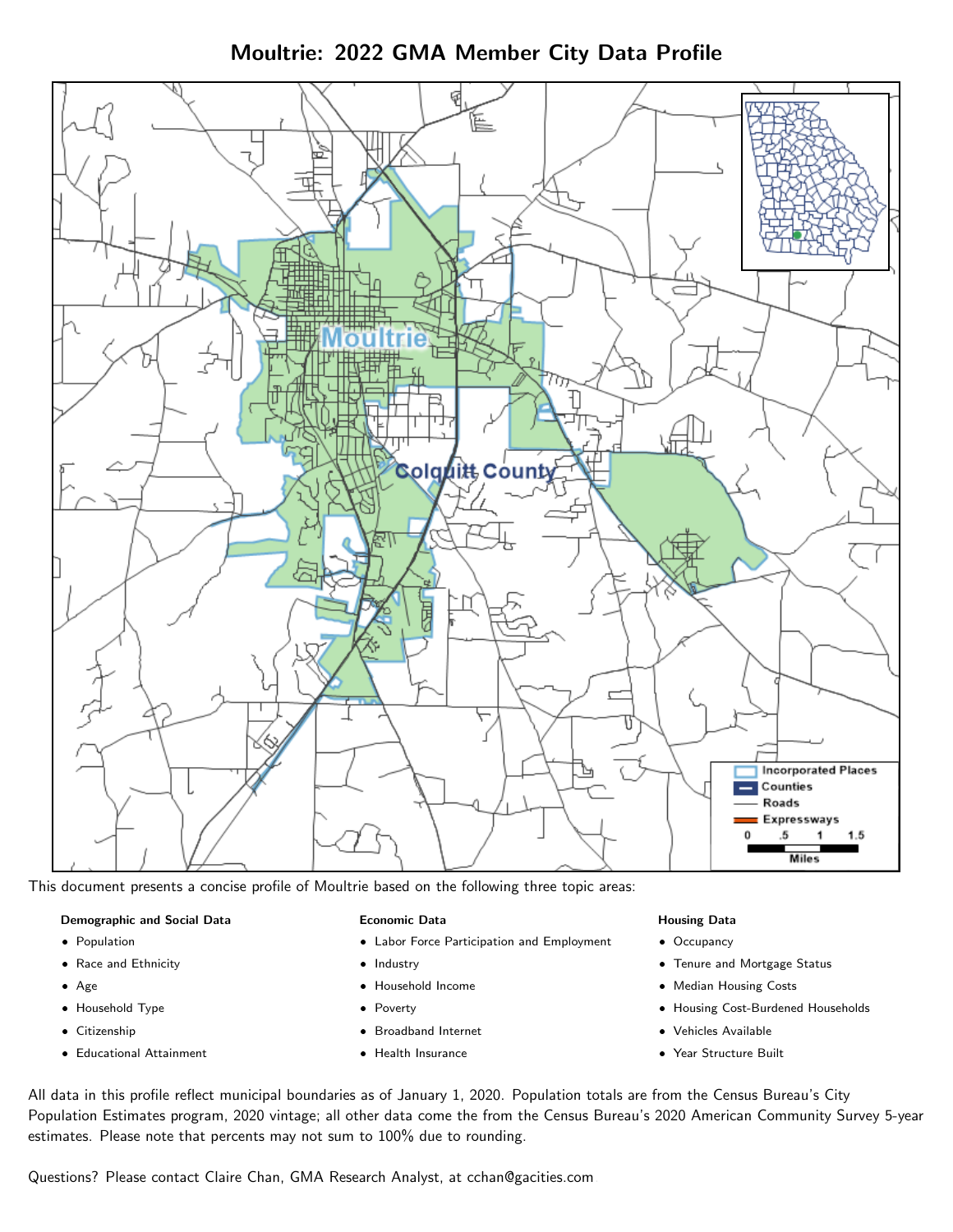# Moultrie: Demographic and Social



Age 0% 2% 4% 6% Male **Female** 6% 4% 2% 85 and over 80-84 75-79 70-74 65-69 60-64 55-59 50-54 45-49 40-44 35-39 30-34 25-29 20-24 15-19  $10-14$ 5-9 Under 5

# **Citizenship**



Source: American Community Survey, 2020 5-year estimates, table B05002 Source: American Community Survey, 2020 5-year estimates, table B15002

Race and Ethnicity



Source: U.S. Census Bureau, City Population Estimates, 2020 vintage Source: American Community Survey, 2020 5-year estimates, table B03002

# Household Type



Source: American Community Survey, 2020 5-year estimates, table B01001 Source: American Community Survey, 2020 5-year estimates, table B11001

## Educational Attainment



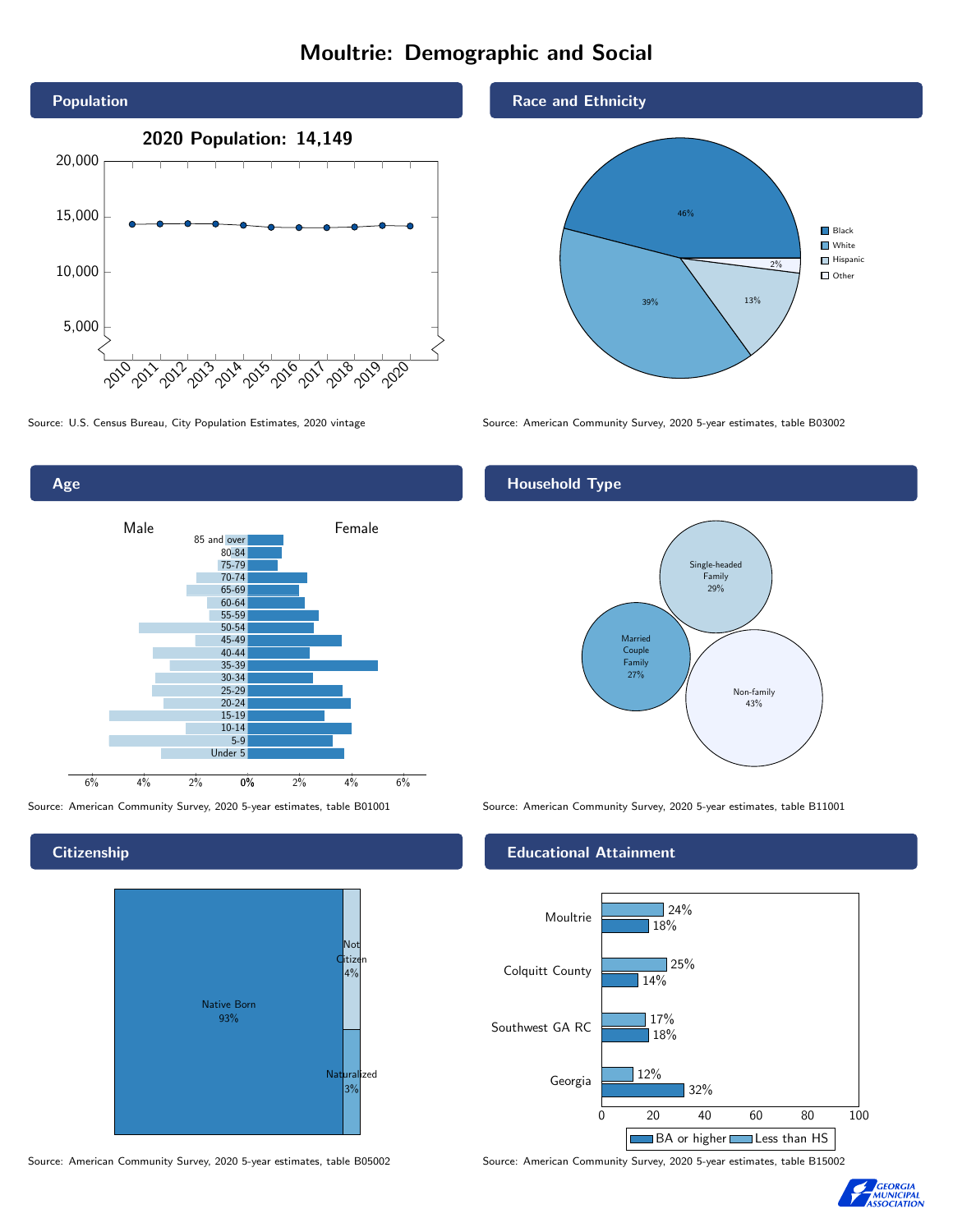# Moultrie: Economic



Source: American Community Survey, 2020 5-year estimates, table B23001 Note: Unemployment rate is based upon the civilian labor force.

## Industry

| Agriculture, forestry, fishing and hunting, and mining      | 5%    |
|-------------------------------------------------------------|-------|
| Construction                                                | 6%    |
| Manufacturing                                               | 12%   |
| <b>Wholesale Trade</b>                                      | $1\%$ |
| Retail Trade                                                | 14%   |
| Transportation and warehousing, and utilities               | 6%    |
| Information                                                 | $0\%$ |
| Finance and insurance, real estate, rental, leasing         | 5%    |
| Professional, scientific, mgt, administrative, waste mgt    | 7%    |
| Educational services, and health care and social assistance | 24%   |
| Arts, entertainment, recreation, accommodation, food        | 13%   |
| service                                                     |       |
| Other services, except public administration                | 6%    |
| Public administration                                       | 2%    |

Source: American Community Survey, 2020 5-year estimates, table C24030



Source: American Community Survey, 2020 5-year estimates, tables B19013 and B19025 Source: American Community Survey, 2020 5-year estimates, table B17010



### Poverty



### Health Insurance



Source: American Community Survey, 2020 5-year estimates, table B28002 Source: American Community Survey, 2020 5-year estimates, table B18135

![](_page_2_Picture_16.jpeg)